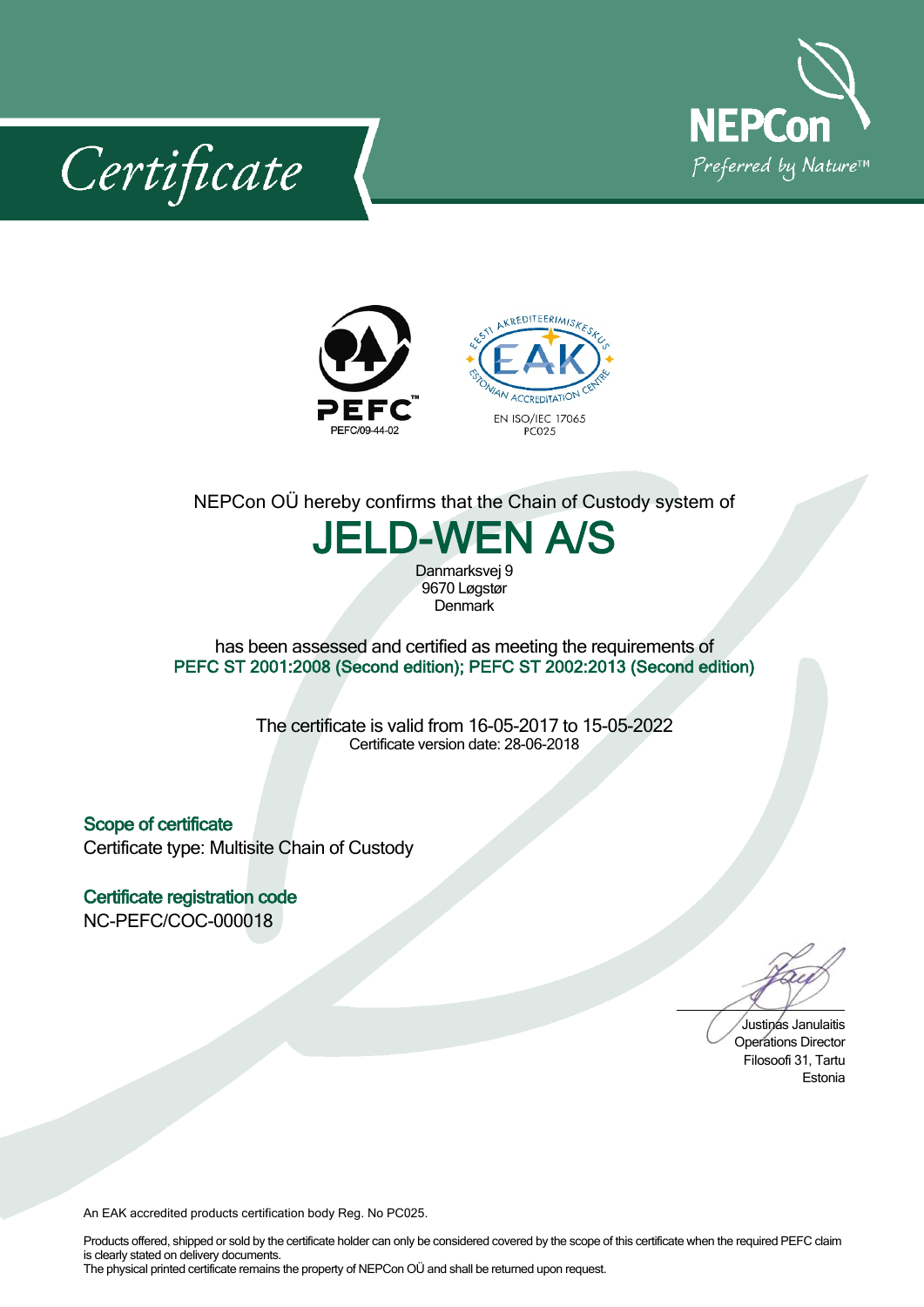

## **Annex A: Scope of JELD-WEN A/S PEFC Chain of Custody Certificate NC-PEFC/COC-000018**

| <b>Product Group</b>            | <b>PEFC Claims</b>                | CoC Method                                | <b>Input Material Category</b>        |
|---------------------------------|-----------------------------------|-------------------------------------------|---------------------------------------|
| 05040 - Fiber boards            | x% PEFC Certified                 | Percentage Method                         | Certified material; Other<br>material |
| 08032 - Sandwhich type<br>doors | x% PEFC Certified                 | Physical separation;<br>Percentage Method | Certified material; Other<br>material |
| 09010 - Stairs, flights         | <b>PEFC Controlled</b><br>Sources | Percentage Method                         | Other material                        |

Products offered, shipped or sold by the certificate holder can only be considered covered by the scope of this certificate when the required PEFC claim is clearly stated on delivery documents.

The physical printed certificate remains the property of NEPCon OÜ and shall be returned upon request.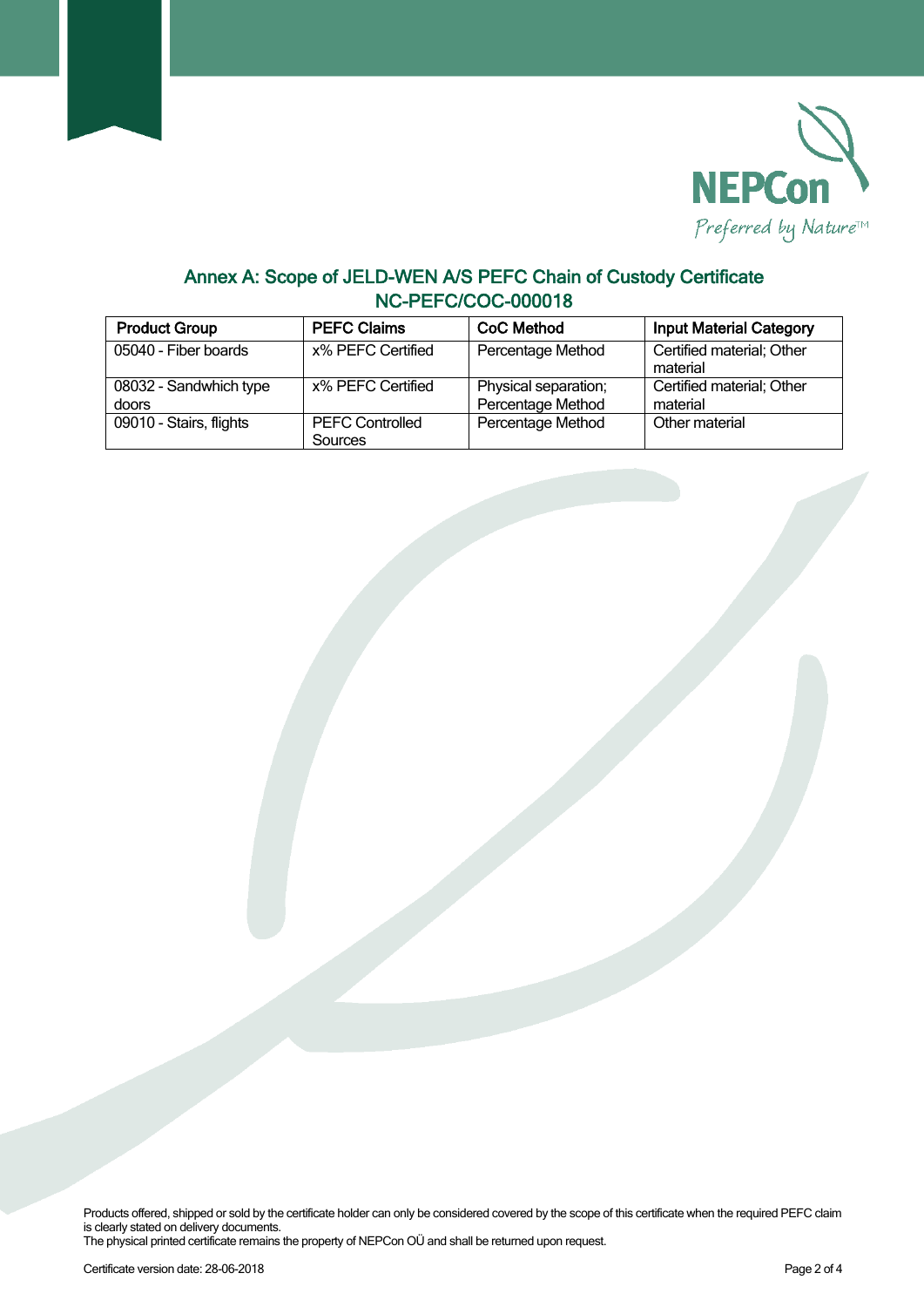

## **Annex B: Scope of JELD-WEN A/S PEFC Chain of Custody Certificate NC-PEFC/COC-000018**

| <b>No</b>       | <b>Site Name</b>                                            | <b>Address</b>                                                                          | Sub-code              |
|-----------------|-------------------------------------------------------------|-----------------------------------------------------------------------------------------|-----------------------|
| 1               | JELD-WEN Danmark A/S - Sdr.<br>Felding                      | Europavej 1<br>7280 Sdr. Felding<br><b>Denmark</b>                                      | NC-PEFC/COC-000018-A  |
| $\overline{2}$  | Jeld-Wen UK Ltd, Penrith                                    | Mardale Road, Penrith<br><b>Industrial Estate</b><br>CA11 9EH Penrith<br>United Kingdom | NC-PEFC/COC-000018-AA |
| $\overline{3}$  | Jeld-Wen UK Ltd, Melton Mill                                | Thorpe Road, Melton<br>Mowbray<br><b>LE13 1SH Leicester</b><br>United Kingdom           | NC-PEFC/COC-000018-AB |
| 4               | Jeld-Wen UK Ltd, Melton Stairs                              | Snow Hill, Melton Mowbray<br>LE13 1PD Leicestershire<br>United Kingdom                  | NC-PEFC/COC-000018-AD |
| 5               | JELD-WEN Latvia, Ltd. Wood<br><b>Fiber Division</b>         | Aizkraukle Parish "Upes"<br>LV-5101 Aizkraukle region<br>Latvia                         | NC-PEFC/COC-000018-C  |
| 6               | JELD-WEN Danmark A/S -<br>Herning door factory              | Nystedvej <sub>2</sub><br>7400 Herning<br><b>Denmark</b>                                | NC-PEFC/COC-000018-D  |
| $\overline{7}$  | JELD-WEN Danmark A/S -<br>Logstor door factory and terminal | Danmarksvej 9<br>9670 Logstor<br>Denmark                                                | NC-PEFC/COC-000018-E  |
| 8               | <b>JELD-WEN Austria</b>                                     | Gleinkerau 70<br>4582 Spital am Pyhrn<br>Austria                                        | NC-PEFC/COC-000018-F  |
| 9               | JELD-WEN Deutschland<br>GmbH&Co KG - Oettingen              | August-Moralt-Straße 1-3<br>D-86732 Oettingen<br>Germany                                | NC-PEFC/COC-000018-G  |
| 10              | JELD-WEN Deutschland<br>GmbH&Co KG. - Mittweida             | Altenburger, Strasse. 38<br>D-09648 Mittweida<br>Germany                                | NC-PEFC/COC-000018-H  |
| 11              | JELD-WEN France - Eauze                                     | 1 rue Leche<br>32800 Eauze<br>France                                                    | NC-PEFC/COC-000018-I  |
| 12              | JELD-WEN Suomi OY, Kuopio<br>Production                     | Sammonkatu 4<br>70500 Kuopio<br>Finland                                                 | NC-PEFC/COC-000018-J  |
| $\overline{13}$ | JELD-WEN France - USSEL                                     | ZI LE Theil, BP 45<br><b>19202 USSEL</b><br>Cegex                                       | NC-PEFC/COC-000018-K  |
| $\overline{14}$ | JELD-WEN Sverige AB, Astorp<br>Door Factory and Terminal    | France<br>Förrådsgatan<br>SE-26581 Åstorp<br>Sweden                                     | NC-PEFC/COC-000018-L  |
| 15 <sup>7</sup> | JELD-WEN Schweiz AG                                         | Luzernerstrasse 48<br>5620 Bremgarten<br>Switzerland                                    | NC-PEFC/COC-000018-M  |

Products offered, shipped or sold by the certificate holder can only be considered covered by the scope of this certificate when the required PEFC claim is clearly stated on delivery documents.

The physical printed certificate remains the property of NEPCon OÜ and shall be returned upon request.